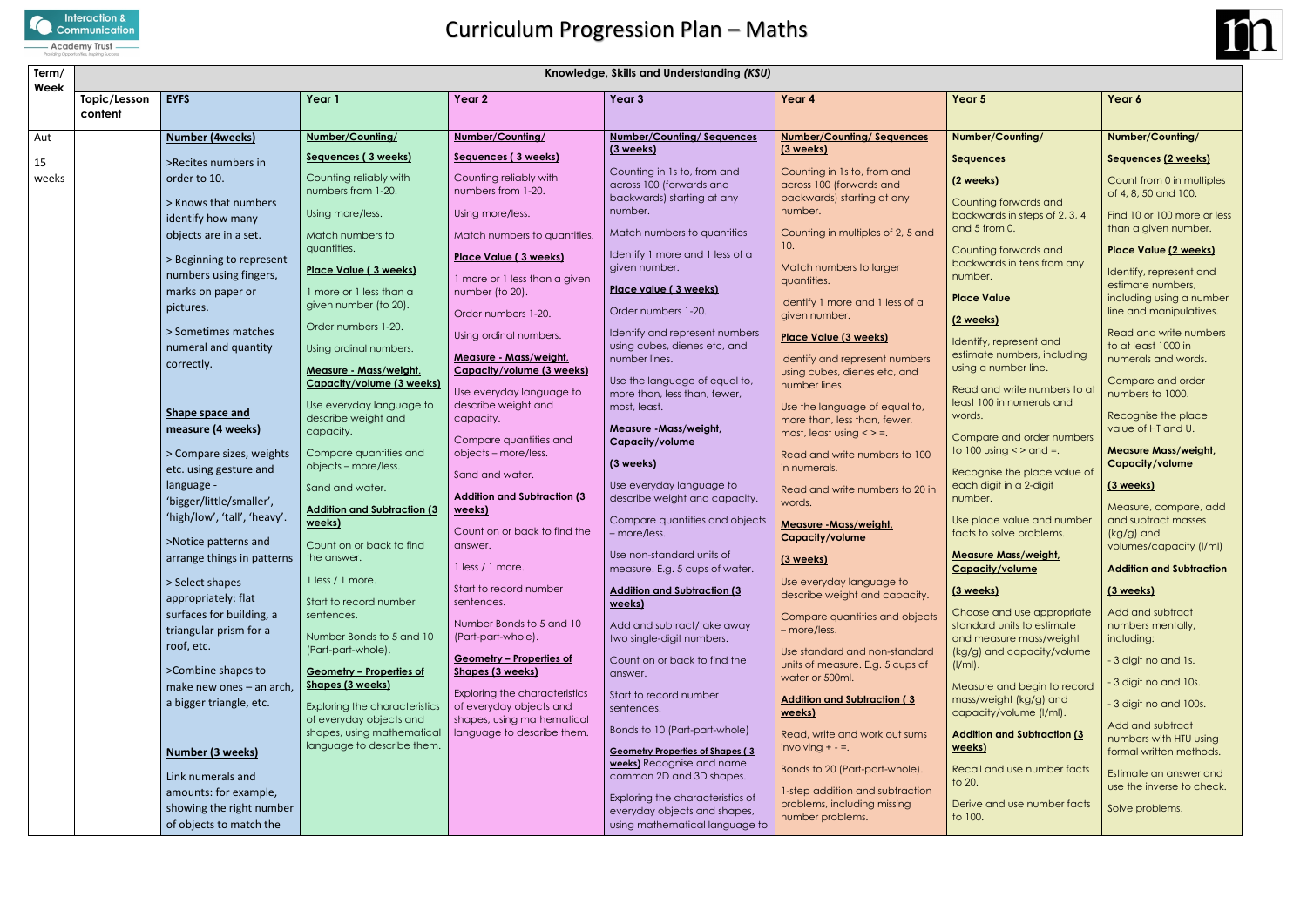| numeral, up to 5.                                  |  | describe them.                   | Add and subtract 1-digit and 2-                                              | Addin              |
|----------------------------------------------------|--|----------------------------------|------------------------------------------------------------------------------|--------------------|
| Experiment with their                              |  | To identify simple properties of | digit numbers to 20.                                                         | digit a<br>tens, 2 |
| own symbols and marks                              |  | 2D and 3D shape.                 | Add and subtract numbers with                                                | adding             |
| as well as numerals.                               |  |                                  | increasing difficulty.                                                       | The co             |
| Solve real world                                   |  |                                  | <b>Geometry Properties of Shapes (3)</b><br><b>weeks)</b> Recognise and name | additi             |
| mathematical problems                              |  |                                  | common 2D and 3D shapes.                                                     | Recog              |
| with numbers up to 5.                              |  |                                  | Exploring the characteristics of                                             | subtra             |
|                                                    |  |                                  | everyday objects and shapes,                                                 | each               |
| Compare quantities using<br>language: 'more than', |  |                                  | using mathematical language to<br>describe them.                             | Word               |
| 'fewer than'.                                      |  |                                  |                                                                              | <b>Statisti</b>    |
|                                                    |  |                                  | To identify simple properties of<br>2D and 3D shape.                         | <b>Tallies</b>     |
|                                                    |  |                                  |                                                                              | Creat              |
| Shape space and                                    |  |                                  |                                                                              | tally c            |
| measure (4 weeks)                                  |  |                                  |                                                                              | Ask ar             |
| Talk about and explore                             |  |                                  |                                                                              | about              |
| 2D and 3D shapes (for                              |  |                                  |                                                                              | Geom               |
| example, circles,                                  |  |                                  |                                                                              | <b>Shape</b>       |
| rectangles, triangles and                          |  |                                  |                                                                              | <b>(3 wee</b>      |
| cuboids) using informal                            |  |                                  |                                                                              | Identif            |
| and mathematical<br>language: 'sides',             |  |                                  |                                                                              | prope              |
| 'corners'; 'straight', 'flat',                     |  |                                  |                                                                              | 2D sho             |
| 'round'.                                           |  |                                  |                                                                              | vertico            |
|                                                    |  |                                  |                                                                              | 3D sho             |
| Understand position<br>through words alone - for   |  |                                  |                                                                              | faces.             |
| example, "The bag is                               |  |                                  |                                                                              | Identif            |
| under the table," - with                           |  |                                  |                                                                              | faces              |
| no pointing                                        |  |                                  |                                                                              | Comp               |
|                                                    |  |                                  |                                                                              | 2D an              |
|                                                    |  |                                  |                                                                              |                    |
|                                                    |  |                                  |                                                                              |                    |
|                                                    |  |                                  |                                                                              |                    |
|                                                    |  |                                  |                                                                              |                    |
|                                                    |  |                                  |                                                                              |                    |
|                                                    |  |                                  |                                                                              |                    |
|                                                    |  |                                  |                                                                              |                    |
|                                                    |  |                                  |                                                                              |                    |
|                                                    |  |                                  |                                                                              |                    |
|                                                    |  |                                  |                                                                              |                    |
|                                                    |  |                                  |                                                                              |                    |



ag and subtraction 2and ones, 2-digit and 2-digit and 2-digit and g three 1-digit numbers.

ommutative nature of ion but not subtraction.

gnising addition and action as the inverse of other.

problems.

#### **Statistics (2 weeks)**

and frequency tables.

te simple pictograms, charts, block diagrams.

nd answer questions t them.

#### **Geometry – Properties of**

#### **(3 weeks)**

Ify and describe the erties of:

apes – sides, corners, al symmetry;

apes – edges, vertices,

Ify the 2D shapes on the of 3D shapes.

oare and sort common ad 3D shapes.

#### **Statistics (2 weeks)**

Tallies and frequency tables.

Create bar charts, pictograms and tables.

Answer questions and solve 1-step and 2-step problems, such as 'How many more/fewer?'

#### **Geometry – Properties of Shapes (3 weeks)**

Draw 2D shapes and make models of 3D shapes.

Horizontal, vertical, perpendicular and parallel lines.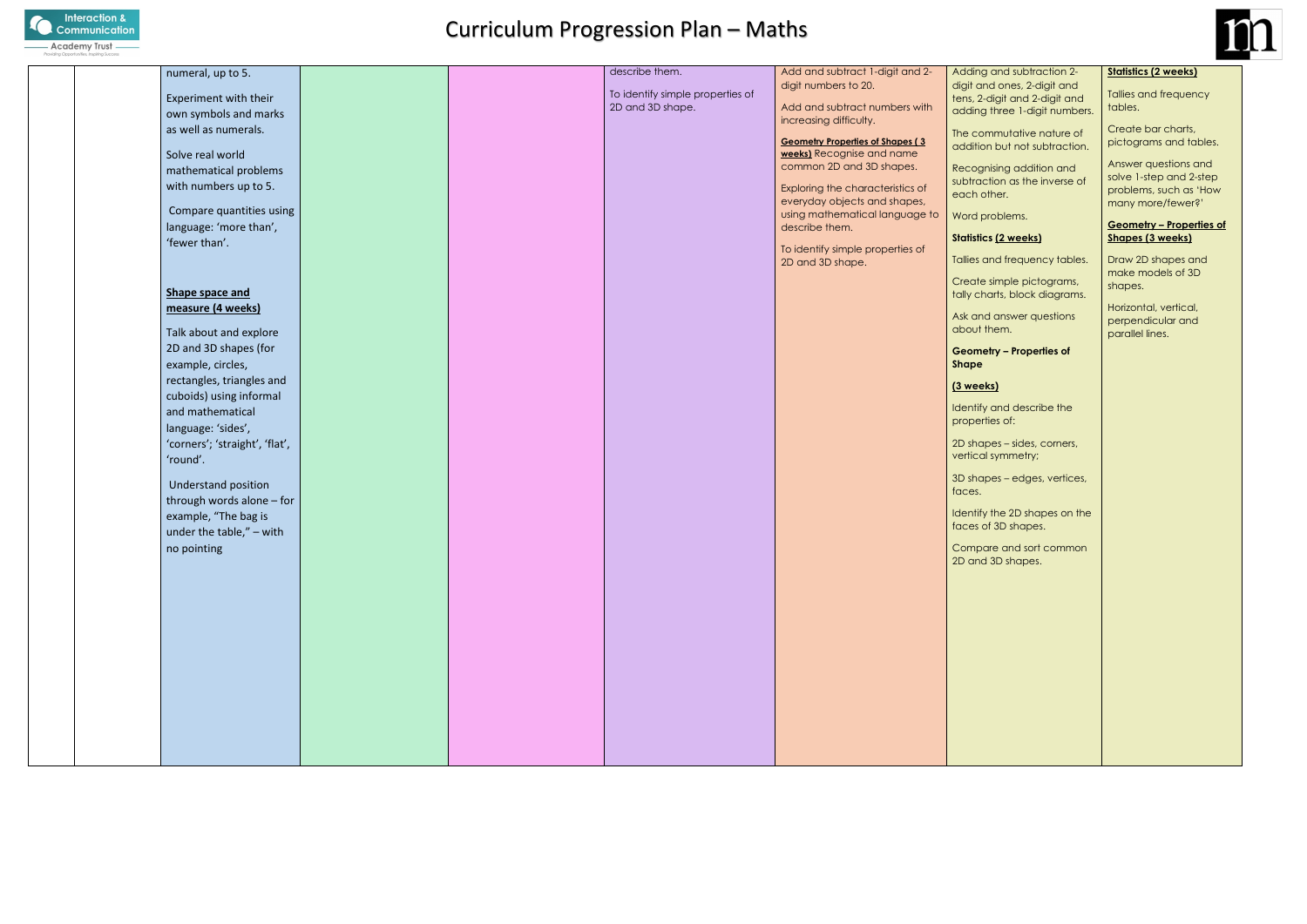

| Spr   | Number (4 weeks)              | Number/Counting/                                  | Number/Counting/                                                | <b>Number/Counting/Sequences</b>                       | <b>Number/Counting/Sequences</b>                                | <b>Numb</b>      |
|-------|-------------------------------|---------------------------------------------------|-----------------------------------------------------------------|--------------------------------------------------------|-----------------------------------------------------------------|------------------|
| 14    | Develop fast recognition      | Sequences (2 weeks)                               | Sequences (2 weeks)                                             | (3 weeks)                                              | (3 weeks)                                                       | <u>s (3 w</u>    |
| weeks | of up to 3 objects,           | Counting reliably with                            | Counting reliably with                                          | Counting in 1s to, from and                            | Counting in 1s to, from and                                     | Coun             |
|       | without having to count       | numbers from 1-20.                                | numbers from 1-20.                                              | across 100 (forwards and<br>backwards) starting at any | across 100 (forwards and                                        | back<br>and 5    |
|       | them individually             | Using more/less.                                  | Using more/less.                                                | number.                                                | backwards) starting at any<br>number.                           |                  |
|       | ('subitising').               |                                                   |                                                                 |                                                        |                                                                 | Coun             |
|       |                               | Match numbers to                                  | Match numbers to quantities.                                    | Match numbers to quantities                            | Counting in multiples of 2, 5 and<br>10.                        | back<br>numb     |
|       | Recite numbers past 5         | quantities.                                       | <b>Measure Time (3 weeks)</b>                                   | Identify 1 more and 1 less of a                        |                                                                 |                  |
|       | and beyond.                   | <b>Measure Time (3 weeks)</b>                     | Sequencing familiar events in                                   | given number.                                          | Match numbers to larger                                         | Meas             |
|       | Say one number for each       | Sequencing familiar events                        | chronological order.                                            |                                                        | quantities.                                                     | Reco             |
|       | item in order: 1,2,3,4,5      | in chronological order.                           |                                                                 | Time (3 weeks)                                         | Identify 1 more and 1 less of a                                 | for £ c          |
|       |                               | Days of the week, weeks,                          | Days of the week, weeks,<br>months, years.                      |                                                        | given number.                                                   | Comb             |
|       | Know that the last            | months, years.                                    |                                                                 | Measure and begin to record                            |                                                                 | given            |
|       | number reached when           |                                                   | Tell the time to o'clock.                                       | time (secs).                                           | Time (3 weeks)                                                  | Find c           |
|       | counting a small set of       | Tell the time to o'clock.                         | <b>Multiplication and Division (3)</b>                          | Sequencing familiar events in                          |                                                                 | coins            |
|       | objects tells you how         | <b>Multiplication and Division</b>                | weeks)                                                          | chronological order.                                   | Measure and begin to record<br>time (hrs, mins, secs).          | amou             |
|       | many there are in total       | (3 weeks)                                         | Doubling, halving and                                           | Days of the week, weeks,                               |                                                                 | Practi           |
|       | ('cardinal principle').       | Doubling, halving and                             | sharing.                                                        | months, years.                                         | Sequencing familiar events in                                   | subtro           |
|       | Shape space and               | sharing.                                          | Solve problems.                                                 | Tell the time to the hour and half                     | chronological order.                                            | incluc           |
|       | measure (3 weeks)             | Solve problems.                                   |                                                                 | past on clocks.                                        | Days of the week, weeks,                                        | Multip           |
|       | <b>Extend and create ABAB</b> | <b>Geometry - Properties of</b>                   | <b>Geometry - Properties of</b><br><b>Shapes (3 weeks)</b>      | Compare, describe and solve                            | months, years.                                                  |                  |
|       | patterns - stick, leaf,       | Shapes (3 weeks)                                  |                                                                 | practical problems for time.                           | Tell the time to the hour, half                                 | (2 we            |
|       | stick, leaf.                  | <b>Exploring the characteristics</b>              | <b>Exploring the characteristics</b><br>of everyday objects and | <b>Geometry Properties of Shapes (2)</b>               | past, quarter past and quarter                                  | Recal            |
|       |                               | of everyday objects and                           | shapes, using mathematical                                      | <b>weeks)</b> Recognise and name                       | to.                                                             | and c<br>times   |
|       | Notice and correct an         | shapes, using mathematical                        | language to describe them.                                      | common 2D and 3D shapes.                               | Compare, describe and solve                                     |                  |
|       | error in a repeating          | language to describe them.                        | Names of common 2D and                                          | Exploring the characteristics of                       | practical problems for time.                                    | Calcu<br>divisio |
|       | pattern.                      | Names of common 2D and                            | 3D shapes.                                                      | everyday objects and shapes,                           | <b>Fractions (2 weeks)</b>                                      |                  |
|       | Begin to describe a           | 3D shapes.                                        | Measure - Money (3 weeks)                                       | using mathematical language to<br>describe them.       | Recognise, find and name a half                                 | The c            |
|       | sequence of events, real      | <b>Measure - Money (3 weeks)</b>                  |                                                                 |                                                        | as one of two equal parts of an                                 | multip           |
|       | or fictional, using words     |                                                   | Recognise and know the                                          | To identify simple properties of                       | object, shape or quantity.                                      | Word             |
|       | such as 'first', 'then'       | Recognise and know the<br>value of some different | value of some different<br>denominations of coins and           | 2D and 3D shape.                                       | Recognise, find and name a                                      | Meas             |
|       |                               | denominations of coins and                        | notes.                                                          | <b>Multiplication and Division (3)</b>                 | quarter as one of four equal                                    |                  |
|       | Number (5 weeks)              | notes.                                            | Solve problems and role play                                    | weeks)                                                 | parts of an object, shape or                                    | Comp<br>interv   |
|       | Link numerals and             | Solve problems and role                           | involving money.                                                | Doubling, halving and sharing.                         | quantity.                                                       |                  |
|       | amounts: for example,         | play involving money.                             |                                                                 | Counting in twos, fives and tens.                      | <b>Multiplication and Division (3 weeks)</b>                    | Tell th<br>past/ |
|       | showing the right number      |                                                   |                                                                 |                                                        | Doubling and halving                                            |                  |
|       | of objects to match the       |                                                   |                                                                 | Money (3 weeks)                                        | Recall and use multiplication and                               | Tell ar<br>minut |
|       | numeral, up to 5.             |                                                   |                                                                 | Recognise and know the value                           | division facts for 2, 5, 10 times tables.                       |                  |
|       | Compare quantities up to      |                                                   |                                                                 | of some different denominations<br>of coins and notes. | Calculate multiplication and division                           | Fracti           |
|       | 10 in different contexts,     |                                                   |                                                                 |                                                        | sums using $x \div$ and =.                                      | <u>(2 we</u>     |
|       | recognising when one          |                                                   |                                                                 | Finding total amounts from coins                       | Word problems.                                                  | Reco             |
|       | quantity is greater than,     |                                                   |                                                                 | and notes.                                             | Money (3 weeks)                                                 | write t          |
|       | less than or the same as      |                                                   |                                                                 | Solving problems e.g. simple                           |                                                                 | of a le          |
|       | the other quantity.           |                                                   |                                                                 | amounts of change.                                     | Recognise and know the value<br>of some different denominations | objec            |
|       |                               |                                                   |                                                                 |                                                        | of coins and notes.                                             | Write            |
|       | Number bonds to 5.            |                                                   |                                                                 |                                                        | Finding total amounts from coins                                | of $6 =$         |
|       |                               |                                                   |                                                                 |                                                        |                                                                 |                  |



#### **Number/Counting/Sequence s (3 weeks)**

ting forwards and wards in steps of  $2, 3, 4$  $binom{1}{2}$ 

ting forwards and wards in tens from any er.

#### **<u>Ure Money(3 weeks)</u>**

gnise and use symbols and p.

pine amounts to make a value.

different combinations of that make the same unt of money.

ical addition and action problems, ling giving change. Read the time to the nearest minute.

Multiplication and division sums for tables the children know, including 2 digit x 1-digit, using mental and progressing to formal written methods.

#### **Multiplication and Division**

### **(2 weeks)**

**Require an** Indian and use multiplication division facts for 2, 5, 10 tables and beyond.

Jate multiplication and on sums using  $x \div$  and =.

ommutative nature of blication but not division.

problems.

#### **Measure Time (3 weeks)**

pare and sequence als of time.

e time to quarter quarter to.

and write the time to 5 e intervals.

### **ions**

### **(2 weeks)**

gnise, find, name and fractions 1/3, 1/4, 2/4, 3/4 ength, shape, set of ts or quantity.

simple fractions, e.g.  $\frac{1}{2}$  $3.$ 

#### **Number/Counting/Sequen ces (2 weeks)**

Count from 0 in multiples of 4, 8, 50 and 100.

Find 1, 10 or 100 more or less than a given number.

#### **Measure Time (3 weeks)**

Tell the time in 12 hour and 24 hour.

Use the terms o'clock, am/pm, morning, afternoon, noon and midnight.

Know the number of seconds in a minute, days each month, year and leap year.

Work out the difference in time between events.

#### **Multiplication and Division(3 weeks)**

Recall and use the multiplication and division facts for 3, 4 and 8 tables.

Solve problems.

#### **Fractions (3 weeks)**

Recognise and use fractions as numbers.

Use diagrams to show equivalent fractions.

Add and subtract fractions with the same denominator.

Introduce mixed numbers.

#### **Measure Money (3 weeks)**

Add and subtract amounts of money to give change, using both £ and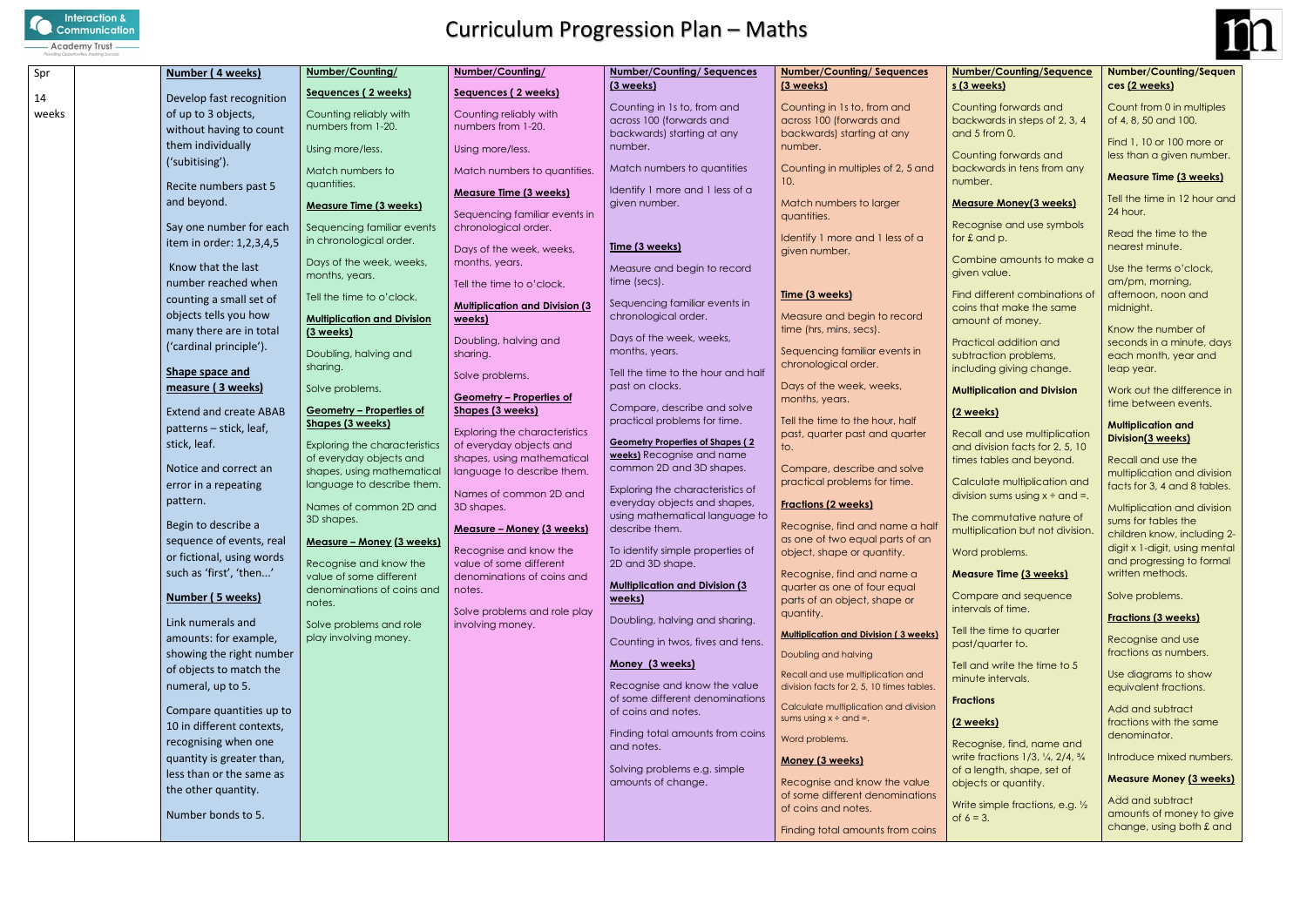

| Place Value (2 weeks)<br>Place Value (2 weeks)<br>Place Value (2 weeks)<br><b>Place Value(2 weeks)</b><br>Place Value (2 weeks)<br>Place value (2 weeks)<br>Sum<br><b>Number (2 weeks)</b><br>10<br>1 more or 1 less than a<br>1 more or 1 less than a given<br>Order numbers 1-20.<br>Identify, represent and<br>Identify, represent and<br>Identify and represent numbers<br>Count beyond ten.<br>weeks<br>given number (to 20).<br>number (to 20).<br>using cubes, dienes etc, and<br>estimate numbers, including<br>estimate numbers,<br>Identify and represent numbers<br>number lines.<br>using a number line.<br>Compare numbers.<br>Order numbers 1-20.<br>Order numbers 1-20.<br>using cubes, dienes etc, and<br>line and manipulatives.<br>number lines.<br>Use the language of equal to,<br>Read and write numbers to at<br>Understand the 'one<br>Using ordinal numbers.<br>Using ordinal numbers.<br>more than, less than, fewer,<br>least 100 in numerals and<br>Read and write numbers<br>more than/one less than'<br>Use the language of equal to,<br>to at least 1000 in<br>most, least.<br>words.<br><b>Addition and Subtraction (2)</b><br><b>Addition and Subtraction (2)</b><br>more than, less than, fewer,<br>relationship between<br>numerals and words.<br>weeks)<br>weeks)<br>most, least.<br>Compare and order numbers<br>Read and write numbers to 100<br>consecutive numbers<br>to $100$ using $\leq$ and =.<br>in numerals.<br>Compare and order<br>Count on or back to find<br>Count on or back to find the<br><b>Addition and Subtraction (2)</b><br>numbers to 1000.<br>Shape space and<br>the answer.<br>answer.<br>Read and write numbers to 20 in<br>Recognise the place value of<br>weeks)<br>measure (2 weeks)<br>each digit in a 2-digit<br>words.<br>Recognise the place<br>1 less / 1 more.<br>1 less / 1 more.<br>Add and subtract/take away<br>value of HT and U.<br>number. |                                    |
|-------------------------------------------------------------------------------------------------------------------------------------------------------------------------------------------------------------------------------------------------------------------------------------------------------------------------------------------------------------------------------------------------------------------------------------------------------------------------------------------------------------------------------------------------------------------------------------------------------------------------------------------------------------------------------------------------------------------------------------------------------------------------------------------------------------------------------------------------------------------------------------------------------------------------------------------------------------------------------------------------------------------------------------------------------------------------------------------------------------------------------------------------------------------------------------------------------------------------------------------------------------------------------------------------------------------------------------------------------------------------------------------------------------------------------------------------------------------------------------------------------------------------------------------------------------------------------------------------------------------------------------------------------------------------------------------------------------------------------------------------------------------------------------------------------------------------------------------------------------------------------------------------------------------------|------------------------------------|
|                                                                                                                                                                                                                                                                                                                                                                                                                                                                                                                                                                                                                                                                                                                                                                                                                                                                                                                                                                                                                                                                                                                                                                                                                                                                                                                                                                                                                                                                                                                                                                                                                                                                                                                                                                                                                                                                                                                         |                                    |
|                                                                                                                                                                                                                                                                                                                                                                                                                                                                                                                                                                                                                                                                                                                                                                                                                                                                                                                                                                                                                                                                                                                                                                                                                                                                                                                                                                                                                                                                                                                                                                                                                                                                                                                                                                                                                                                                                                                         |                                    |
|                                                                                                                                                                                                                                                                                                                                                                                                                                                                                                                                                                                                                                                                                                                                                                                                                                                                                                                                                                                                                                                                                                                                                                                                                                                                                                                                                                                                                                                                                                                                                                                                                                                                                                                                                                                                                                                                                                                         | including using a number           |
|                                                                                                                                                                                                                                                                                                                                                                                                                                                                                                                                                                                                                                                                                                                                                                                                                                                                                                                                                                                                                                                                                                                                                                                                                                                                                                                                                                                                                                                                                                                                                                                                                                                                                                                                                                                                                                                                                                                         |                                    |
|                                                                                                                                                                                                                                                                                                                                                                                                                                                                                                                                                                                                                                                                                                                                                                                                                                                                                                                                                                                                                                                                                                                                                                                                                                                                                                                                                                                                                                                                                                                                                                                                                                                                                                                                                                                                                                                                                                                         |                                    |
|                                                                                                                                                                                                                                                                                                                                                                                                                                                                                                                                                                                                                                                                                                                                                                                                                                                                                                                                                                                                                                                                                                                                                                                                                                                                                                                                                                                                                                                                                                                                                                                                                                                                                                                                                                                                                                                                                                                         |                                    |
|                                                                                                                                                                                                                                                                                                                                                                                                                                                                                                                                                                                                                                                                                                                                                                                                                                                                                                                                                                                                                                                                                                                                                                                                                                                                                                                                                                                                                                                                                                                                                                                                                                                                                                                                                                                                                                                                                                                         |                                    |
|                                                                                                                                                                                                                                                                                                                                                                                                                                                                                                                                                                                                                                                                                                                                                                                                                                                                                                                                                                                                                                                                                                                                                                                                                                                                                                                                                                                                                                                                                                                                                                                                                                                                                                                                                                                                                                                                                                                         |                                    |
| two single-digit numbers.<br><b>Addition and Subtraction (2)</b><br>Compare length, weight<br>Start to record number<br>Start to record number<br>Use place value and number   Addition and Subtraction<br>weeks)                                                                                                                                                                                                                                                                                                                                                                                                                                                                                                                                                                                                                                                                                                                                                                                                                                                                                                                                                                                                                                                                                                                                                                                                                                                                                                                                                                                                                                                                                                                                                                                                                                                                                                       |                                    |
| and capacity.<br>sentences.<br>sentences.<br>Count on or back to find the<br>facts to solve problems.<br>Read, write and work out sums<br>(2 weeks)<br>answer.<br>Number Bonds to 5 and 10<br>Number Bonds to 5 and 10                                                                                                                                                                                                                                                                                                                                                                                                                                                                                                                                                                                                                                                                                                                                                                                                                                                                                                                                                                                                                                                                                                                                                                                                                                                                                                                                                                                                                                                                                                                                                                                                                                                                                                  |                                    |
| Number (4 weeks)<br>involving $+ - =$ .<br><b>Addition and Subtraction</b><br>(Part-part-whole).<br>(Part-part-whole).<br>Add and subtract<br>Start to record number                                                                                                                                                                                                                                                                                                                                                                                                                                                                                                                                                                                                                                                                                                                                                                                                                                                                                                                                                                                                                                                                                                                                                                                                                                                                                                                                                                                                                                                                                                                                                                                                                                                                                                                                                    |                                    |
| Understand the 'one<br>Bonds to 20 (Part-part-whole).<br>numbers mentally,<br>sentences.<br>(2 weeks)<br><b>Multiplication and Division</b><br><b>Multiplication and Division</b><br>more than/one less than'<br>including:                                                                                                                                                                                                                                                                                                                                                                                                                                                                                                                                                                                                                                                                                                                                                                                                                                                                                                                                                                                                                                                                                                                                                                                                                                                                                                                                                                                                                                                                                                                                                                                                                                                                                             |                                    |
| (2 weeks)<br>(2 weeks)<br>Bonds to 10 (Part-part-whole)<br>Recall and use number facts<br>1-step addition and subtraction<br>relationship between<br>problems, including missing<br>- 3 digit no and 1s.<br>to $20.$<br>Doubling, halving and<br>Doubling, halving and                                                                                                                                                                                                                                                                                                                                                                                                                                                                                                                                                                                                                                                                                                                                                                                                                                                                                                                                                                                                                                                                                                                                                                                                                                                                                                                                                                                                                                                                                                                                                                                                                                                  |                                    |
| consecutive numbers.<br><b>Multiplication and Division (2)</b><br>number problems.<br>sharing.<br>sharing.<br>- 3 digit no and 10s.<br>weeks)<br>Derive and use number facts                                                                                                                                                                                                                                                                                                                                                                                                                                                                                                                                                                                                                                                                                                                                                                                                                                                                                                                                                                                                                                                                                                                                                                                                                                                                                                                                                                                                                                                                                                                                                                                                                                                                                                                                            |                                    |
| Explore the composition<br>Add and subtract 1-digit and 2-<br>to 100.<br>Solve problems.<br>Solve problems.<br>Doubling, halving and sharing.<br>- 3 digit no and 100s.<br>digit numbers to 20.<br>of numbers to 10.                                                                                                                                                                                                                                                                                                                                                                                                                                                                                                                                                                                                                                                                                                                                                                                                                                                                                                                                                                                                                                                                                                                                                                                                                                                                                                                                                                                                                                                                                                                                                                                                                                                                                                    |                                    |
| Adding and subtraction 2-<br><b>Measure Length and Height</b><br><b>Measure Length and Height (2</b><br>Counting in twos, fives and tens.<br>Add and subtract<br>Add and subtract numbers with<br>digit and ones, 2-digit and<br>Automatically recall<br>(2 weeks)<br>weeks)                                                                                                                                                                                                                                                                                                                                                                                                                                                                                                                                                                                                                                                                                                                                                                                                                                                                                                                                                                                                                                                                                                                                                                                                                                                                                                                                                                                                                                                                                                                                                                                                                                            |                                    |
| numbers with HTU using<br>tens, 2-digit and 2-digit and<br>increasing difficulty<br>Measure - Length and Height (2<br>number bonds for<br>formal written methods.<br>adding three 1-digit numbers.<br>Use everyday language to<br>Use everyday language to<br>weeks)                                                                                                                                                                                                                                                                                                                                                                                                                                                                                                                                                                                                                                                                                                                                                                                                                                                                                                                                                                                                                                                                                                                                                                                                                                                                                                                                                                                                                                                                                                                                                                                                                                                    |                                    |
| <b>Multiplication and Division (2 weeks)</b><br>numbers 0-5 and some to<br>describe length and height.<br>describe length and height.<br>Estimate an answer and<br>The commutative nature of<br>10<br>Use everyday language to<br>Doubling and halving                                                                                                                                                                                                                                                                                                                                                                                                                                                                                                                                                                                                                                                                                                                                                                                                                                                                                                                                                                                                                                                                                                                                                                                                                                                                                                                                                                                                                                                                                                                                                                                                                                                                  |                                    |
| addition but not subtraction.<br>To use non-standard units to<br>To use non-standard units to<br>describe length and height.<br>measure heights and<br>measure heights and lengths.<br>Recall and use multiplication and<br>Solve problems.                                                                                                                                                                                                                                                                                                                                                                                                                                                                                                                                                                                                                                                                                                                                                                                                                                                                                                                                                                                                                                                                                                                                                                                                                                                                                                                                                                                                                                                                                                                                                                                                                                                                             | use the inverse to check.          |
| Recognising addition and<br>division facts for 2, 5, 10 times tables.<br>lengths.<br>To compare quantities and<br>subtraction as the inverse of<br>To compare quantities and<br>objects.<br>Shape space and                                                                                                                                                                                                                                                                                                                                                                                                                                                                                                                                                                                                                                                                                                                                                                                                                                                                                                                                                                                                                                                                                                                                                                                                                                                                                                                                                                                                                                                                                                                                                                                                                                                                                                             | <b>Multiplication and Division</b> |
| Calculate multiplication and division<br>To compare quantities and<br>each other.<br>objects.                                                                                                                                                                                                                                                                                                                                                                                                                                                                                                                                                                                                                                                                                                                                                                                                                                                                                                                                                                                                                                                                                                                                                                                                                                                                                                                                                                                                                                                                                                                                                                                                                                                                                                                                                                                                                           |                                    |

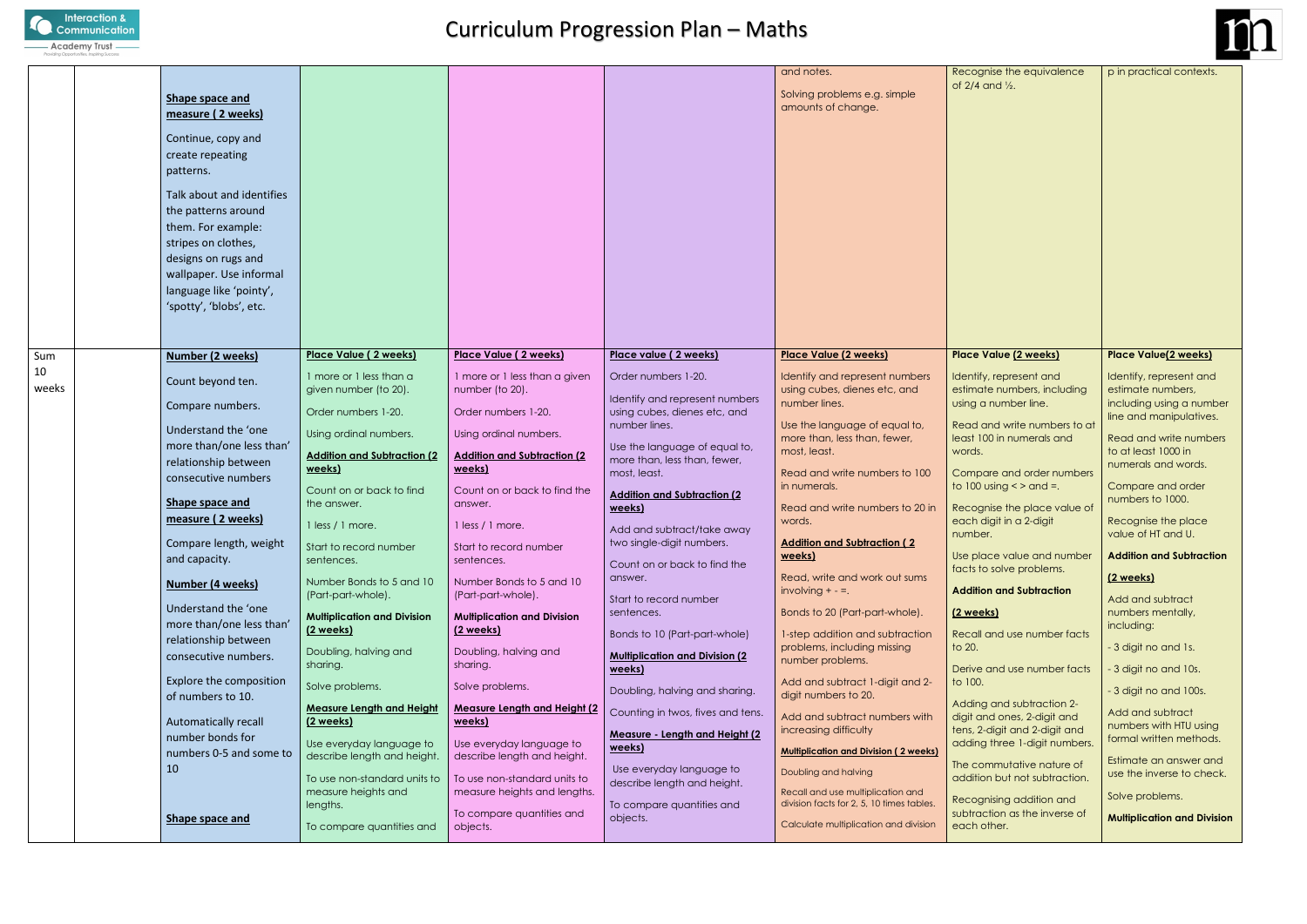

|  | measure (2 weeks)      | objects.                                                                         |                                             | To use non-standard and                                                                                                                                            | sums using $x \div$ and =.                                                                                                                                                                                                                                                                                                                                                                                  | Word p                                                                                                                                                                                                                                                                                                                           |
|--|------------------------|----------------------------------------------------------------------------------|---------------------------------------------|--------------------------------------------------------------------------------------------------------------------------------------------------------------------|-------------------------------------------------------------------------------------------------------------------------------------------------------------------------------------------------------------------------------------------------------------------------------------------------------------------------------------------------------------------------------------------------------------|----------------------------------------------------------------------------------------------------------------------------------------------------------------------------------------------------------------------------------------------------------------------------------------------------------------------------------|
|  | Compare length, weight |                                                                                  | <b>Geometry - Position, direction</b>       | standard units to measure<br>heights and lengths. Use of a                                                                                                         | Word problems.                                                                                                                                                                                                                                                                                                                                                                                              | Multipli                                                                                                                                                                                                                                                                                                                         |
|  | and capacity.          | <b>Geometry - Position,</b>                                                      | and motion<br>(2 weeks)                     | ruler to measure in cm.                                                                                                                                            | <b>Measure - Length and Height (2)</b>                                                                                                                                                                                                                                                                                                                                                                      | (2 weel                                                                                                                                                                                                                                                                                                                          |
|  |                        | direction and motion<br>(2 weeks)<br>Recognise, create and<br>describe patterns. | Recognise, create and<br>describe patterns. | <b>Geometry - Position, direction</b><br>and motion (2 weeks)<br>Recognise, create and describe<br>patterns.<br>Describe half, quarter and three<br>quarter turns. | weeks)<br>Use everyday language to<br>describe length and height.<br>To compare quantities and<br>objects.<br>Measure and begin to record length<br>and height (m/cm).<br>Clockwise and anti-clockwise.<br><b>Geometry - Position, direction</b><br>and motion (2 weeks)<br>Recognise, create and describe<br>patterns.<br>Describe half, quarter and three<br>quarter turns.<br>Clockwise / anticlockwise. | <b>Recall</b><br>and div<br>times to<br>Calcula<br>division<br>The cor<br>multipli<br>Word p<br>Measur<br>weeks)<br>Choose<br>standa<br>and me<br>height<br>Measur<br>length<br>Geome<br>and mo<br>Order o<br>combir<br>mather<br>sequer<br>pattern<br>Describ<br>position<br>line, rot<br>angles<br>three-c<br>Clockw<br>clockw |
|  |                        |                                                                                  |                                             |                                                                                                                                                                    |                                                                                                                                                                                                                                                                                                                                                                                                             |                                                                                                                                                                                                                                                                                                                                  |



#### problems.

#### **<u>Cation and Division</u>**

#### **<u>etry – Position, direction</u> and motion (2 weeks)**

and arrange nations of matical objects in nces – repeating patterns.

be movement and n – moving in a straight tation in terms of right for quarter, half and quarter turns.

wise and antivise.

Multiplication and division sums for tables the children know, including 2 digit x 1-digit, using mental and progressing to formal written methods.

#### **(2 weeks)**

and use multiplication vision facts for 2, 5, 10 ables.

ate multiplication and i sums using  $x \div$  and =.

mmutative nature of lication but not division.

problems.

#### **Measure Length and Height (2**

e and use appropriate ard units to estimate easure length and  $(m/cm)$ .

re and begin to record and height (m/cm).

#### **(2 weeks)**

Recall and use the multiplication and division facts for 3, 4 and 8 tables.

Solve problems.

**Measure Length and Height**

#### **(2 weeks)**

Measure, compare, add and subtract lengths and heights (m/cm/mm).

Measure the perimeter of 2D shapes.

#### **Geometry – Position, direction and motion (2 weeks)**

Recognise angles and right angles – and that two make a half term etc.

Identify angles bigger or smaller than right angles.

(Taken from Properties of Shapes).